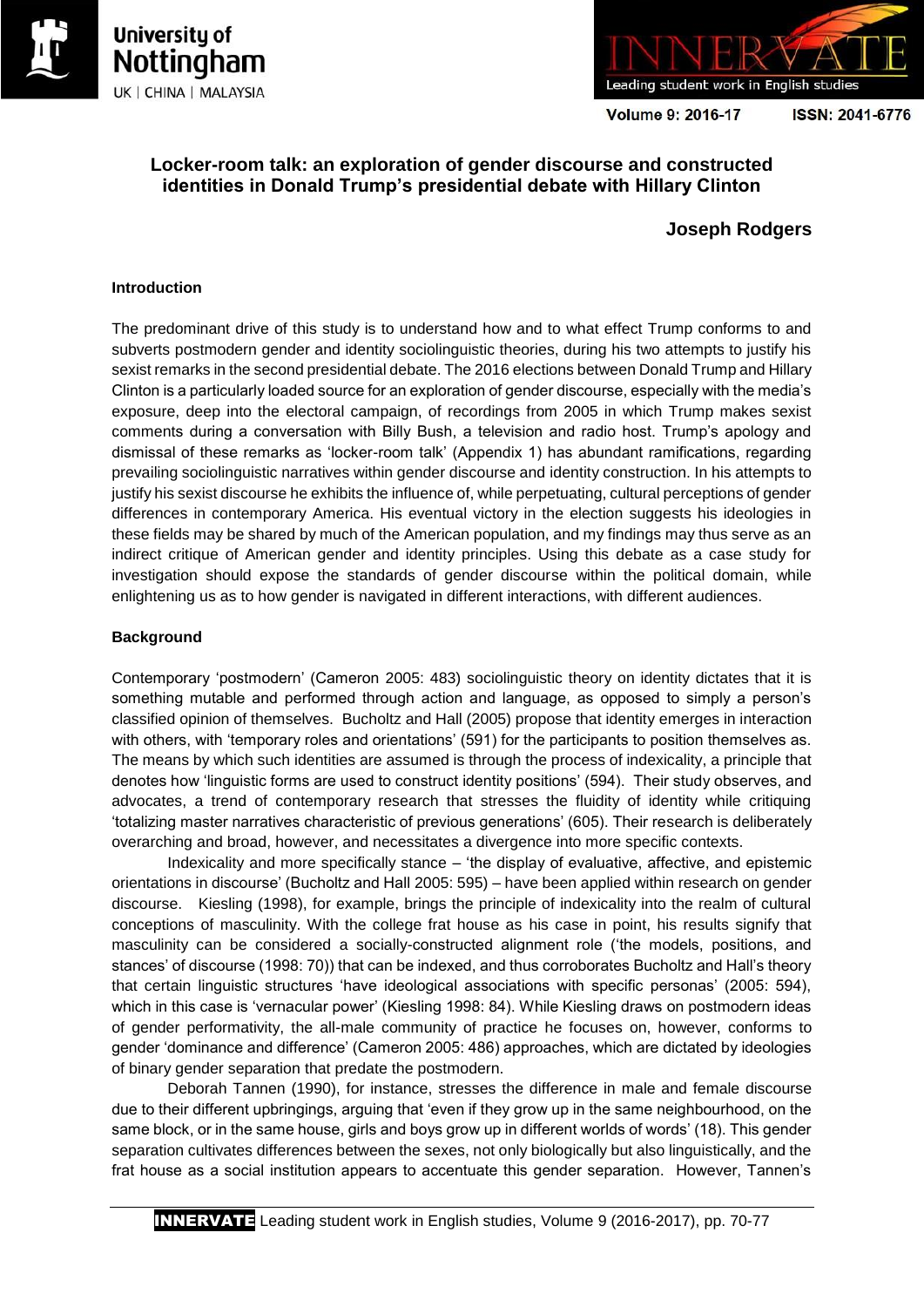apparent overlooking of the significance of agency, and the potential for power imbalance within a conception of dual-gender culture, has been subsequently criticised by Eckert and McConnell-Ginet (1992), for how it 'minimizes the blame for cross-cultural tensions for both the dominating and the dominated group' (467). Robyn Lakoff's writing on gender dominance (1975), meanwhile, recognises this power imbalance inherent to ideas of male and female discourse variation, hence her depiction of a "women's language". For if 'power is central to men's identities', and 'language should be intimately involved in this display' (Kiesling1998: 70) as Kiesling suggests, then conversely, as Lakoff observes, "women's language" must be defined by its weakness and inferiority.

From the early 1990s onward, gender discourse and feminist theory have, in their focus and approach, tended to progress from theories revolving around the differences between male and female discourse, in tandem with postmodern conceptions of identity (Eckert and McConnell-Ginet 1992). Cameron (2005) clearly identifies this development in focus, remarking that a 'pervasive feature of the "post-modern turn"... is the shift from thinking in terms of binary gender *difference* to thinking in terms of gender diversity' (487). Kiesling's continued investigation into the frat house leads to identification of common linguistic strategies shared by occupants of male environments, and assertions such as 'men strive for (and hold) powerful alignment roles because of a societal ideology *hegemonic masculinity*' (1998: 71) run the risk of generalizing male conformation to social constructions. McConnell-Ginet and Eckert (1992), on the other hand, stress the variety within the categories of male and female discourse, arguing that 'analysts all too often slide from statistical generalizations to quasidefinitional or prototypical characterizations of "women" and of "men", thus inaccurately homogenizing both categories and marginalizing those who do not match the prototypes' (470). Within Kiesling's (1998) work there is a narrow divide between the homogenizing nature of the frat house, and the theorist who generalizes male discourse through a narrow focus on such an environment.

Here a significant distinction needs to be made between prevailing narratives within sociolinguistic theory and gender practices in everyday society. Time-honoured structural norms that divide the sexes, such as frat houses, can often hinder an alignment with postmodern theories such as Eckert and McConnell-Ginet's (1992), therefore preventing unified progression, and this study proves how Trump's discourse in this mass-mediated political debate perpetuates such a divide. Sociolinguistic studies within the political realm have rarely focused on the issues of gender and identity construction (and their intertwining), although Tanya Romaniuk (2016) represents an exception. She duly notes how 'indexicality is a fundamental concept in understanding how linguistic forms come to be associated with social categories such as gender' (543), but that within the political sphere gender can become significant not only from within an interaction, but also from 'post-contextualisation' (535), wherein 'interactions are subject to multiple forms of re-presentation' (536) from third-part participants, and these levels of contextualisation will be evident in my data.

#### **Methodology**

In his debate answers, Trump performs a kind of sociolinguistic analysis of his own prior discourse, and I thus compared and contrasted his own interpretation and justification of his remarks with significant studies on gender and identity. Romaniuk argues, 'mediated forms of public communication... constitute particularly valuable sites for investigating the emergence of gendered meanings' (2016: 536). As implied here, the political, mass-mediated context is a key factor that must be considered to understand why certain gender meanings arise in Trump's discourse, and so an exploration of his ideological representation of issues such as identity, gender and sexuality must therefore be precluded by investigating the dynamics of the context it appears in. A Critical Discourse Analysis (CDA) approach was pertinent, for the way it entailed a top-down (Woods 2006: xi) structure to sociolinguistic research. My analysis is split into two discernible segments:

#### *1. Analysis of the speech circumstances:*

In this stage I drew upon Charteris-Black's (2014) outline for CDA, whereby I considered both the 'situational circumstances' (87) of the debate – such as the speaker(s), the location, the occasion, and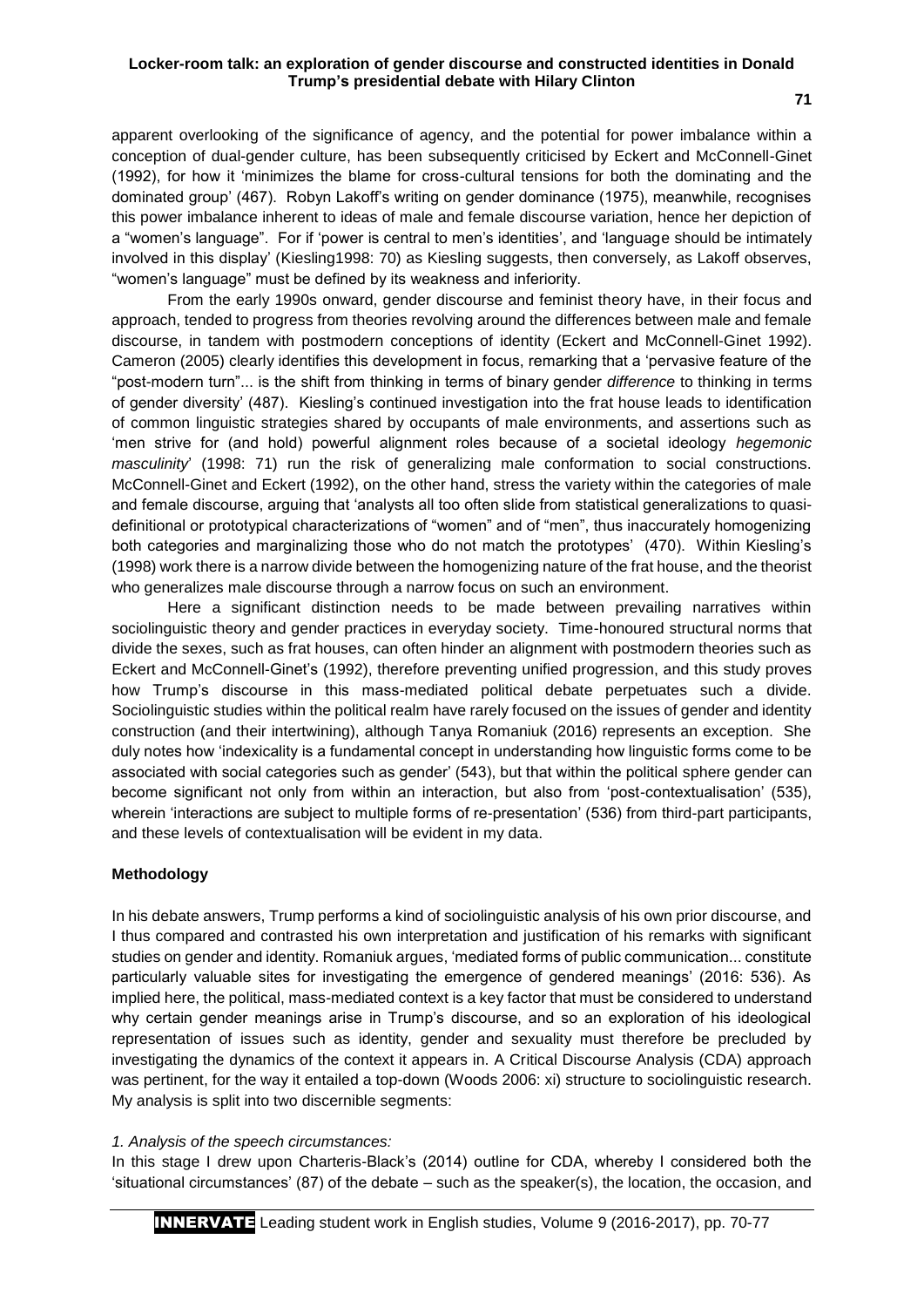the audience – as well as 'cognitive circumstances' (87), such as Trump's and the audience's respective, interactional beliefs and purposes. Here the situation is complicated by dual contexts, and the process of re-contextualisation that occurred between the original utterances and the debate, in the media and subsequently amongst American society. Trump's debate answers represented my primary context, though in these answers he is confronting past statements which were in turn dictated by their own contrasting speech circumstances. I therefore considered how this situational and cognitive contrast informs, and is in fact exploited within, Trump's present-day discourse.

## *2. Application of sociolinguistic theory*

Here Trump's linguistic features are highlighted and analysed through comparison with sociolinguistic studies on politics, identity and gender. I sought to resolve where Trump's ideological position lies within 'modern' and 'postmodern' feminist approaches to language and gender (Cameron 2005: 484), by investigating the small units of his speech and exploring their wider ideological ramifications. Simultaneously, I also drew from studies on the conventions of political discourse, in order to understand how and why Trump frames his ideology, and constructs an identity, in the way he does.

Within this aforementioned structure, I took an overtly political stance to uncover the wider social ramifications of Trump's conception on gender and sexuality, typical of CDA, which is a system that seeks to 'decode relationships between language and ideology, language and power, language and gender' (Reyes 2011: 785). CDA is often used for investigating scenarios in which a speaker wishes to persuade, and I made sure to consider how the messages he expresses, in response to accusations of sexist behaviour, are motivated by this goal of persuasion and an underlying desire to attain political power.

Applying CDA to the Trump-Clinton presidential debate served to uncover the electable identity in construction, and revealed the prominence of role of gender within this identity. Although CDA often emphasises the context, Fairclough and Fairclough (2011) also state that 'it is one of the hallmarks of CDA that linguistic form matters, that choices made as to how to express certain content are of crucial importance' (251). Furthermore, seen as 'these features become tied to styles and hence to identity' (Bucholtz and Hall 2005: 597), an analysis of such features strengthened an understanding of the how gender within this identity is negotiated through language choices.

While using a CDA approach, I was unable to avoid bringing my own political agenda into my analysis, and so I made sure to root every point I made within established theoretical ideas, thus always giving my own potentially clouded judgements greater validity. My CDA approach was also limited due to data-restrictions, meaning I was confined to only discussing the context of the debate and Trump's answers to the debate's questions, rather than its back-and-forth interactional nature; therefore, issues of politeness, which could have provided further insight into Trump's masculine identity construction (such as through analysing interruptions), are excluded from this particular study.

## **Analysis**

There are two relevant contexts within this extract of the debate, with gendered meanings shifting as discourse is translated across media-platforms. Chronologically, the first context is the conversation with Billy Bush in 2005, a private yet recorded interaction in which Trump makes remarks such as 'I don't even wait. And when you're a star, they let you do it, you can do anything.... Grab them by the pussy'. Such a statement combines multiple community-determined alignment roles (Kiesling 1998: 72) for a man: Trump states that his power as a business executive and reality television-star affords him the luxury to freely gain compliance over women, and in claiming to do so he also indexes his status as a physically powerful man (Kiesling 1998: 72). When this conversation was leaked, however, the American public perceived Trump's remarks as indirectly indexing (Ochs 1992) his sexism, and were proof of him exploiting his status as a rich, white male to sexually abuse women less powerful than him, an interpretation displayed by the interviewer, Anderson Cooper: 'You described kissing women without consent, grabbing their genitals. That is sexual assault' (Appendix 1). In Trump's answer to this question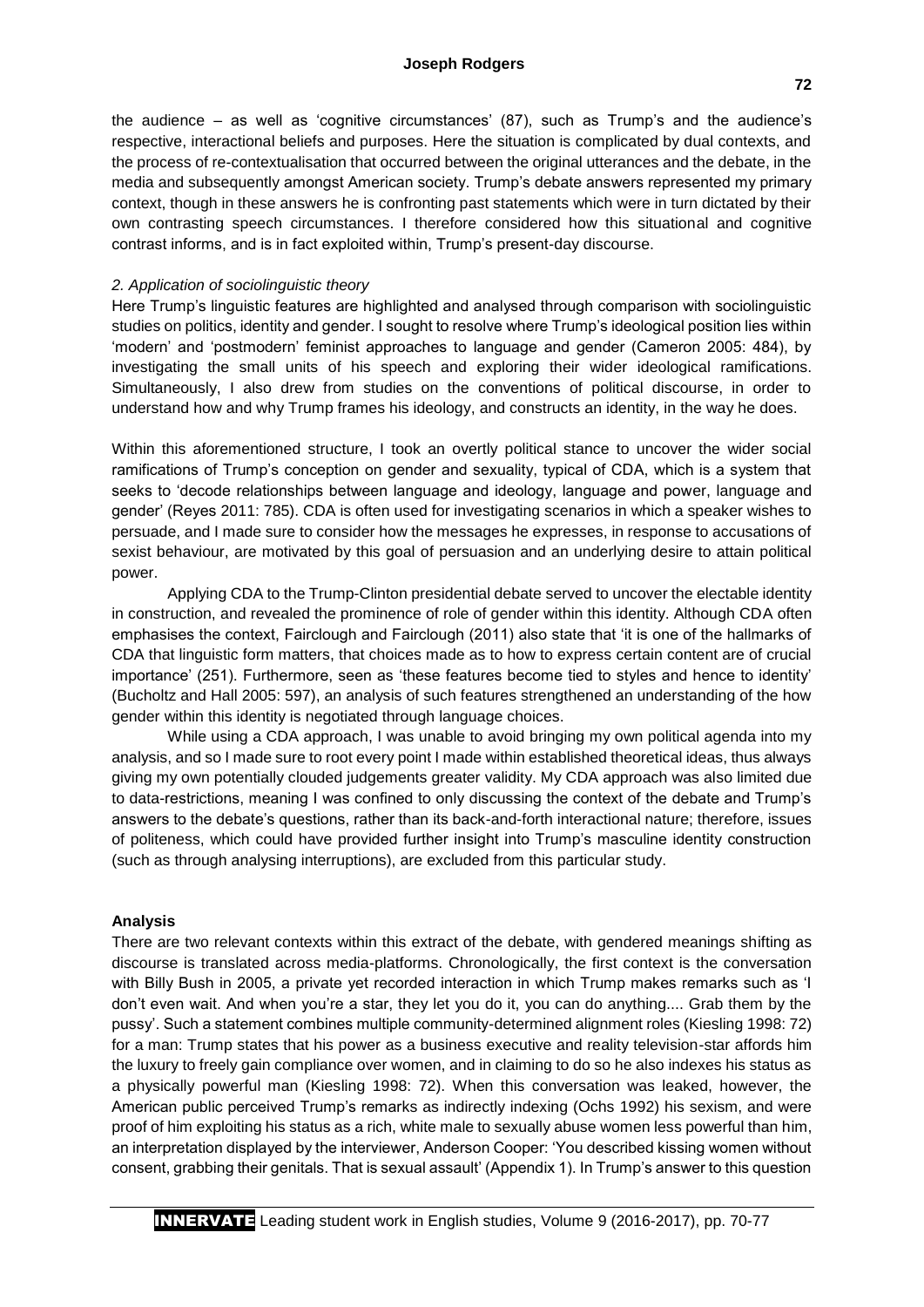he intends to re-contextualise his prior discourse back in his favour, thus regaining control over his personal and political identity.

There are notable contrasts in the two contexts, many of which Trump exploits in an attempt to distance himself from the remarks. The conversation with Bush is in a private, personal environment while the debate is public and political, and such a distinction determines Trump's identity construction, what with political, mass-mediated discourse being intrinsically linked with intentionality and preplanning (Reyes 2011). Therefore, the debate enables Trump to construct a new, more favourable identity, and this opportunity can be considered in conjunction with Reyes' observation that 'the contextual setting validates the authority of the politician and that power allows the politician to present his speech as truth' (2011: 784). With the debate consisting of questions from the general public, Trump can plan messages primarily for the average American viewer, and to do this he makes assumptions about who they are and what they want to hear. He therefore aligns himself with the audience's verdict of his discourse as sexist, through disassociation with the past context in phrases such as 'I'm not proud of it' and 'I hate it' (Appendix 1), while using the platform as an opportunity to display his respect for females, calling as he does one of Bill Clinton's rape victims a 'wonderful woman' (Appendix 1). Moreover, the framing of the second question – 'at age 59, were you a different man, or did that behaviour continue until just recently' (Appendix 1) – facilitates this opportunity to stress how he is no longer the person that made those remarks.

Trump uses strategies of legitimization to achieve redemption, which Reyes defines as 'a justification of a behaviour' (2011: 782) that can be motivated by a need 'to obtain or maintain power, to achieve social acceptance, to improve community relationships' and so on. His central strategy is embodied in his conception of the 'locker-room' (Appendix 1), a soundbite which simultaneously draws upon theories of identity-in-interaction, and gender difference. In light of the conversation being unearthed, the political debate gives Trump the means to stress his present self as his "true" identity, which is achieved at the debate through overtly indexical statements such as 'I am a person who has great respect for people, for my family, for the people of this country' and authenticating phrases such as 'if you want to know the truth' (Appendix 1). His prior comments, meanwhile, are denaturalized through repeatedly stressing that it was just 'talk' and 'words that (he) said 11 years ago' (Appendix 1). Through fragmenting his identity here he corroborates with post-constructionist theories that observe how, in an occurrence whereby 'an identity violates ideological expectations', such as the 2005 conversation did, speakers 'make claims to realness and artifice, respectively' (Bucholtz and Hall 2005: 601). However, Trump's conception of performance is problematic in how it confuses ideas of frontstage and back-stage behaviour (Goffman 1956), for while he argues that his sexist discourse in a personal environment was a performance, and thus front-stage, he conversely suggests that this debate is his natural self, despite the fact that it is taking place in a publicly-mediated environment, in which he seeks to gain support.

By stressing that his discourse was artificial, Trump suggests his comments were simply borne out of being in an all-male, heterosexual environment. Kiesling's (1998) analysis of the fraternity is prescient here, because it appears remarkably similar to Trump's conception of the locker-room, for they are both communities of practice that would not exist without an ideology of gender polarization, not only biologically but linguistically too, while also containing a strong heterosexist ideology (1998: 74). Considering Trump's homogenizing presentation of the locker-room alongside postmodern feminist approaches, however, exposes his ignorance as to the diversity within gender categories, and overlooks 'people's active engagement in the reproduction of or resistance to gender arrangements in their communities' (Eckert and McConnell-Ginet 1992: 466). In emphasising that his identity and discourse are defined by the all-male context he was in, he instead aligns with sociolinguistic studies that 'emphasize access as a determining factor in the "acquisition of language"', whereby 'specific language varieties are associated with specific associations; speakers are then cast both as passive users of whatever language varieties they happen to come into contact with' (Eckert and McConnell-Ginet 2005: 480). Trump corresponds with a "modern" feminist approach, in which 'linguistic gender differences are explained in terms of overarching social structures' (Cameron: 2005 484), an idea Tannen (1990) also stresses: 'communication between men and women can be like cross-cultural communication, prey to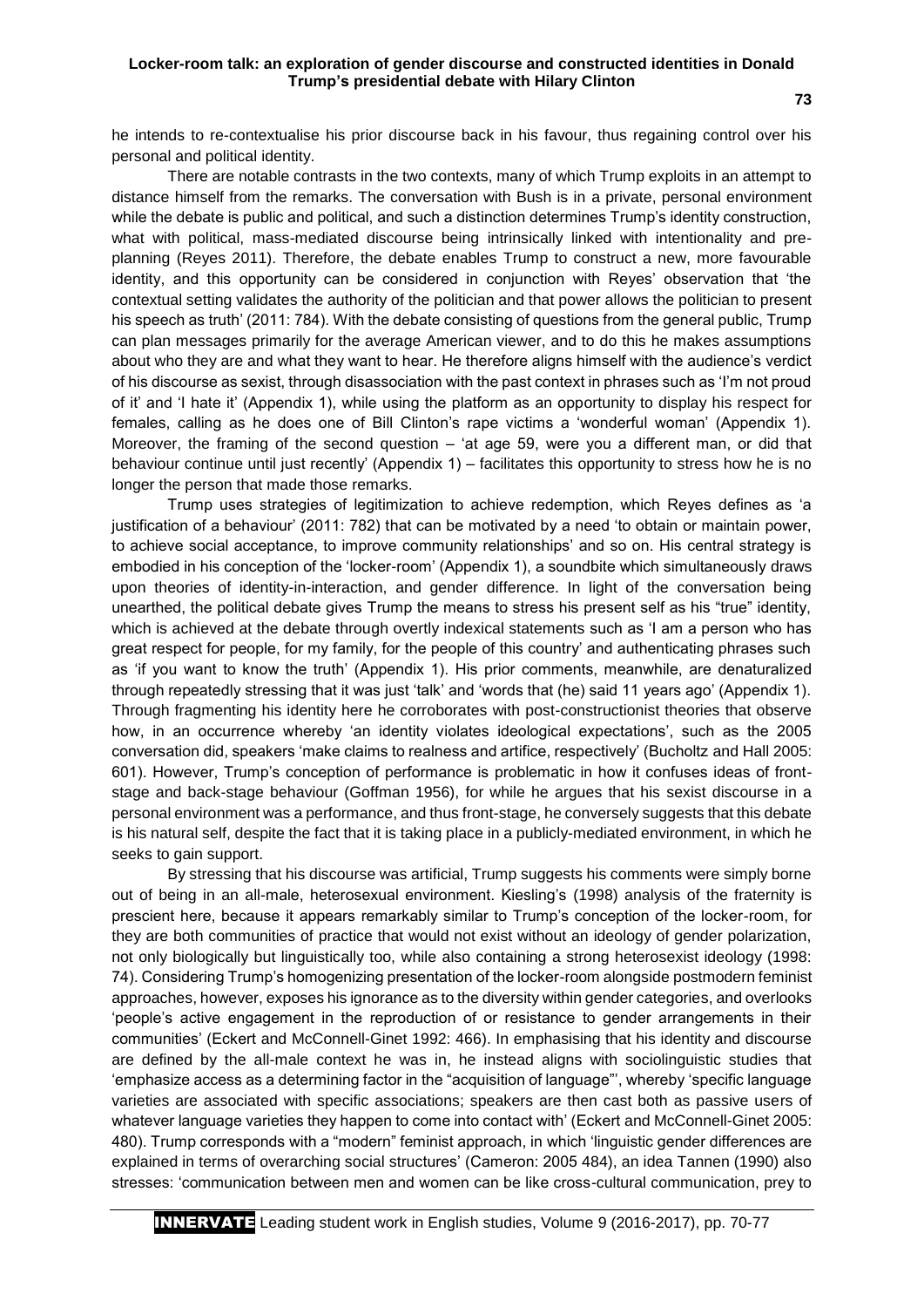#### **Joseph Rodgers**

a clash of conversational styles. Instead of different dialects, it has been said they speak different genderlects.' (18) However, the manner in which Trump exploits such theories in order to downplay agency is an example of how 'people sometimes use differences (and beliefs about differences) strategically in constructing their social relations' (Eckert and McConnell-Ginet 1992: 467).

Kiesling's theory of hegemonic masculinity is relevant here, as it seems to be a chief cause of Trump's sexist discourse, due to the way it 'pushes men to have a powerful identity, to construct identities that appear to dominate in some way, either actually or symbolically' (1998: 94), and in Trump's repeated claims that his 'locker-room talk' (Appendix 1) never manifested into actions, Trump suggests he was merely using language as a tool to symbolise power. Considering this, Trump's gender-difference strategy is problematic, due to the way he suggests sexist discourse towards women is a natural by-product of gender separation, and his normalization of it as 'one of those things' (Appendix 1), can be viewed as legitimizing the continuation of sexist discourse in society. Hegemonic masculinity also informs his construction of identity in the debate, with assertions of physical power evident in indexical statements such as, 'I will knock the hell out of ISIS' (Appendix 1), an assertion that conform to the idea that 'men's language reflects toughness, lack of affect, competitiveness and independence' (Eckert and McConnell-Ginet 1992: 485). Therefore, although Trump seeks to distance himself from his sexist remarks, in constructing the identity of a strong leader it appears he still indexes himself towards hegemonic masculinity, while simultaneously suggesting that it was this role he aligned himself towards in the original comments.

#### **Conclusion**

There are notable contrasts between the conversation with Bush and the presidential debate, in terms of Trump's identity construction and gender discourse; the way in which Trump draws our attention to such contrasts, by conceiving of the locker-room while indexing himself as somebody very different outside this setting, shows how he conforms to – while also exploiting as a strategy of legitimization – post-constructionist theories of identity, as something formed in interaction with different people. Upon the footage being leaked, people perceived it as revealing Trump's 'true', back-stage personality, and yet in this debate he attempts to reverse this judgment, by stressing the performativity of the remarks. However, Trump's discourse in the conversation had no apparent motive other than to index power, whereas the debate is fuelled by the underlying motives of receiving forgiveness and attaining presidential status, and so the validity of Trump's identity construction in the debate, and dismissal of his past identity, is not as straight-forward as he might have us believe.

While there are notable contrasts in the two contexts, we see in the debate the ideological roots of where the original sexist comments derived from, with the alignment role of hegemonic masculinity (Kiesling 1998) driving Trump to construct a physically powerful identity in both contexts: in the private conversation this physical power is related to Trump's social standing, whereas in the debate it conveys his political strength. The ideals of physical power are, according to Kiesling, 'deeply embedded in the American culture' (1998: 95), and so Trump's identity construction is perhaps appealing to those who prioritise such principles.

In order to combat accusations of sexism, Trump stresses his behaviour was simply power expressed symbolically, through vernacular language. Such language is, according to Trump, simply a convention of the "locker-room", a hetero-normative community of practice, and in arguing so he implies his discourse was merely induced by the social expectations of this environment, as opposed to his own personal attitudes towards women. Furthermore, through comparing his context with an exclusively male social construct, in which female access is denied, Trump falls in line with gender-difference theories, such as Tannen's, that stress how binary-gender separation has given rise to misconceptions between the sexes.

However, in conceiving an environment where it is conventional for men to make sexist comments about women to index physical and social strength, he runs against the current narrative of gender discourse. Rather than focusing on environments such as the locker-room, in which sex is abstracted as the defining signifier of gender, Eckert and McConnell-Ginet argue 'we need to focus on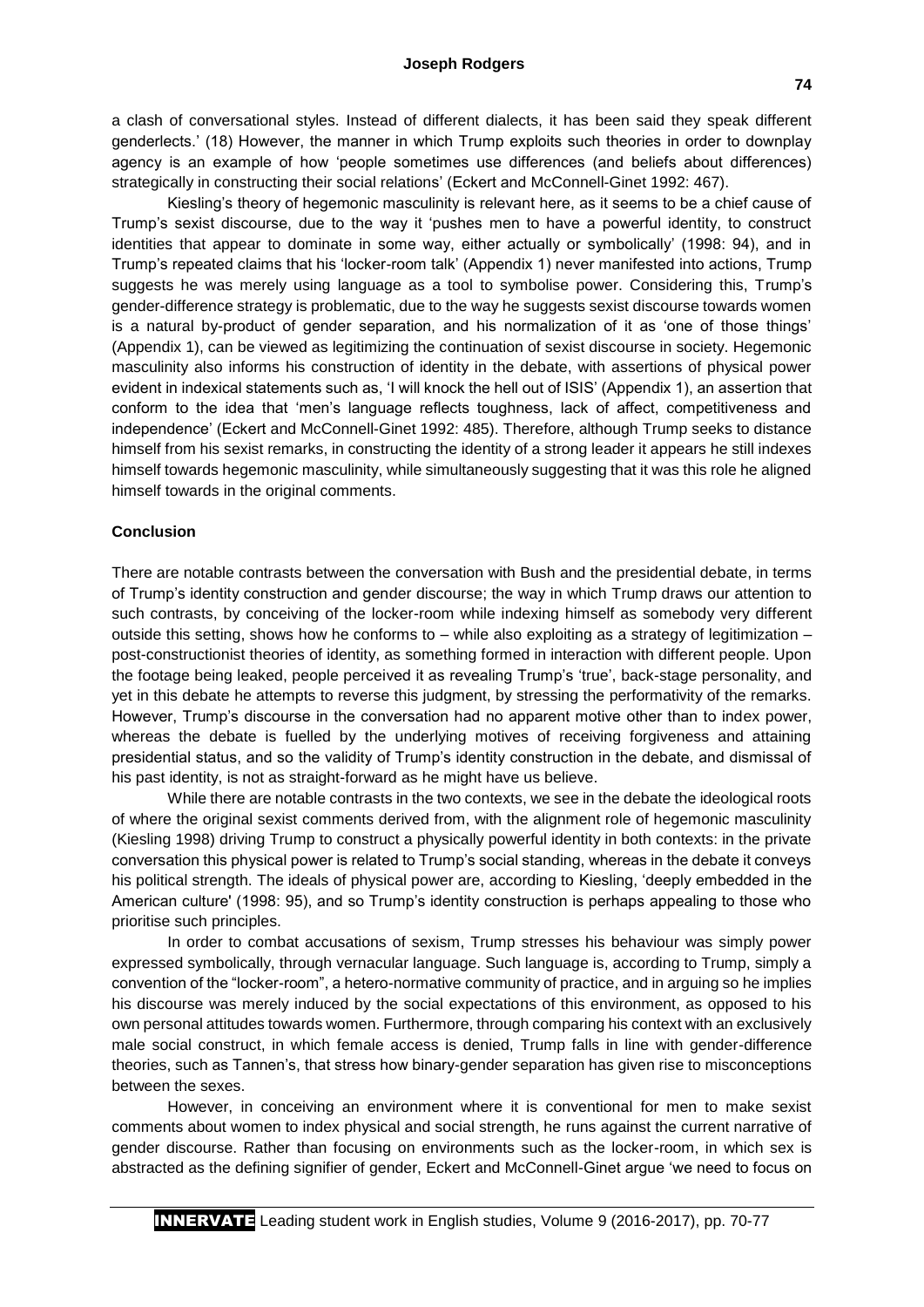**75**

gender in its full complexity' (1992: 472). Trump's simplification of male discourse, and apparent ignorance towards the variety within such a category, is exposed by the fact that a male interviewer, Anderson Cooper, frames the discourse as sexist. This data can be perceived as an example of how 'men have shaped language as an instrument for their own social, political and intellectual ends' (Eckert and McConnell-Ginet 1992: 482), for Trump's normalisation of sexist remarks, and his binary perception of gender relations, perpetuates a male-centric social hierarchy in which women are relegated to a means for them to verbally index their power.

## **Bibliography**

- Bucholtz, M. and Hall, K. (2005). 'Identity and interaction: a sociocultural linguistic approach', *Discourse Studies*, 7(4-5): 585-614.
- Cameron, D. (2005). 'Language, gender, and sexuality', *Applied Linguistics*, 26(4): 482-502.
- Charteris-Black, J. (2014). *Analysing Political Speeches: Rhetoric, Discourse and Metaphor*. Basingstoke: Palgrave MacMillan.
- Eckert, P. and McConnell-Ginet, S. (1992). 'Think practically and look locally: language and gender as community-based practice', *Annual Review of Anthropology*, 21: 461-90.
- Fairclough, I. and Fairclough, N. (2011). 'Practical reasoning in political discourse: the UK government's response to the economic crisis in the 2008 Pre-Budget Report', *Discourse & Society*, 22(3): 243- 68.

Goffman, E. (1956). *The Presentation of Self in Everyday Life*. Edinburgh: Anchor Books.

- Kiesling, S. (1998). 'Men's identities and sociolinguistic variation: the case of fraternity men', *Journal of Sociolinguistics*, 2(1): 69-99.
- Lakoff, R. (1975). *Language and Woman's Place*. New York: Harper & Row.
- Reyes, A. (2011). 'Strategies of legitimization in political discourse: from words to actions', *Discourse & Society*, 22(6): 781-807.
- Romaniuk, T. (2016). 'On the relevance of gender in the analysis of discourse: a case study from Hillary Rodham Clinton's presidential bid in 2007-2008', *Discourse & Society*, 27(5): 533-53.
- Tannen, D. (1990). *You Just Don't Understand*. Virago Books.
- Washington Post (2016). 'Trump recorded having extremely lewd conversation about women in 2005'. [https://www.washingtonpost.com/politics/trump-recorded-having-extremely-lewd-conversation](https://www.washingtonpost.com/politics/trump-recorded-having-extremely-lewd-conversation-about-women-in-2005/2016/10/07/3b9ce776-8cb4-11e6-bf8a-3d26847eeed4_story.html?utm_term=.c89cbf4c752c)[about-women-in-2005/2016/10/07/3b9ce776-8cb4-11e6-bf8a-](https://www.washingtonpost.com/politics/trump-recorded-having-extremely-lewd-conversation-about-women-in-2005/2016/10/07/3b9ce776-8cb4-11e6-bf8a-3d26847eeed4_story.html?utm_term=.c89cbf4c752c)[3d26847eeed4\\_story.html?utm\\_term=.c89cbf4c752c](https://www.washingtonpost.com/politics/trump-recorded-having-extremely-lewd-conversation-about-women-in-2005/2016/10/07/3b9ce776-8cb4-11e6-bf8a-3d26847eeed4_story.html?utm_term=.c89cbf4c752c) (Date Accessed: 1st April 2017).
- 
- Woods, N. (2006). *Describing Discourse*. London: Routledge.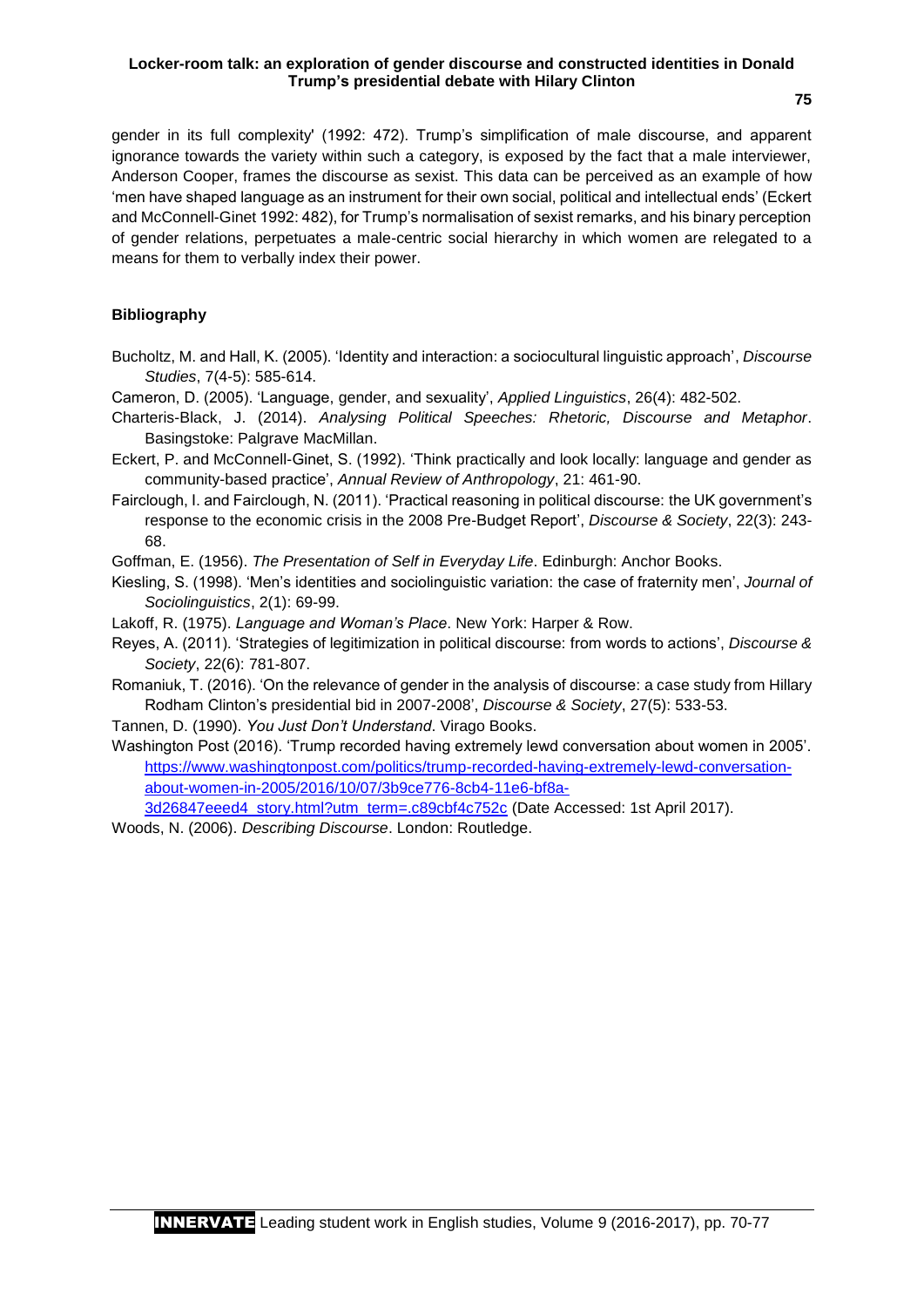# **Appendix 1**

(2016). 'The Second Presidential Debate: Hillary Clinton And Donald Trump (Full Debate) | NBC News'.

NBC News.

https://www.youtube.com/watch?v=FRII2SQ0Ueg&t=730s (Date Accessed: 13 March 2017).

| $\mathbf 1$<br>5 | Anderson Cooper: | We've received a lot of questions online, Mr Trump, about the tape<br>that was released on Friday, as you can imagine. You called what<br>you said 'Locker-room banter'. You described kissing women<br>without consent, grabbing their genitals. That is sexual assault.<br>You bragged that you sexually assaulted women. Do you                    |
|------------------|------------------|-------------------------------------------------------------------------------------------------------------------------------------------------------------------------------------------------------------------------------------------------------------------------------------------------------------------------------------------------------|
|                  | Donald Trump:    | understand that?<br>No, I didn't say that at all, I don't think you understood what was -                                                                                                                                                                                                                                                             |
|                  |                  | - This was locker-room talk. I'm not proud of it. I apologize to my<br>family. I apologize to the American people. Certainly, I'm not                                                                                                                                                                                                                 |
| 10               |                  | proud of it, but this is locker-room talk. You know, when we have<br>a world where you have ISIS chopping off heads, where you have -<br>- and frankly, drowning people in steel cages - where you have<br>wars and horrible, horrible sights all over, where you have so many<br>bad things happening, this is like medieval times. We haven't seen  |
| 15               |                  | anything like this, the carnage all over the world. And they look<br>and they see. Can you imagine the people that are, frankly, doing<br>so well against us with ISIS? And they look at our country and<br>they see what's going on. Yes I'm very embarrassed by it. I hate<br>it. But it's locker room talk, and it's one of those things. I will   |
| 20               |                  | knock the hell out of ISIS. We're gonna defeat ISIS. ISIS<br>happened a number of years ago in a vacuum that was left because<br>of bad judgement. And I tell you, I will take care of ISIS, and we<br>should get onto much more important things, and much bigger<br>things.                                                                         |
| 25               | Martha Raddatz:  | This tape is generating intense interest. In just 48 hours, it's<br>become the single most talked about story of the 2016 election on<br>Facebook, with millions and millions of people discussing it on the<br>social network. As we said a moment ago, we do want to bring in                                                                       |
| 30               |                  | questions from voters around the country via social media, and our<br>first stays on this topic. Jeff from Ohio asks on Facebook, 'Trump<br>says the campaign has changed him. When did that happen?' So,<br>Mr Trump, let me add to that: when you walked off that bus, at age<br>59, were you a different man, or did that behaviour continue until |
| 35               | Donald Trump:    | just recently? [And you have 2 minutes for this.]<br>[That was locker-room talk, as I told you.] That was                                                                                                                                                                                                                                             |
|                  |                  | locker-room talk. I am not proud of it. I am a person who has<br>great respect for people, for my family, for the people of this<br>country, and certainly, I'm not proud of it, but that was something                                                                                                                                               |
| 40               |                  | that happened. If you look at Bill Clinton - far worse. Mine are<br>words and his was action. His was -- what he's done to woman,<br>there's never been anybody in the history of politics, in this nation,<br>that's been so abusive to women. So, you can say any way you                                                                           |